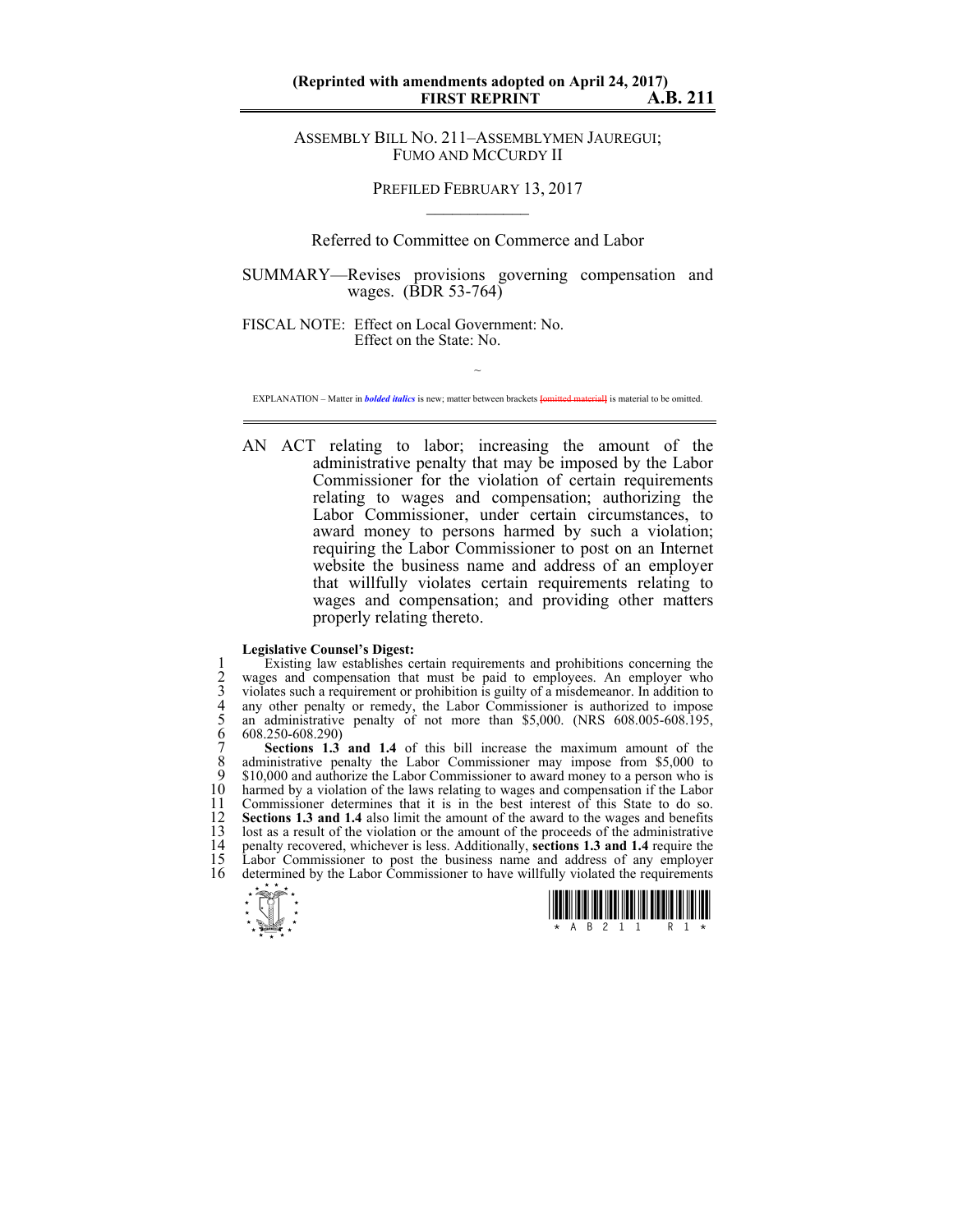17 and prohibitions concerning the wages that must be paid to employees on the Labor 18 Commissioner's Internet website 18 Commissioner's Internet website.<br>19 This bill also requires the Lab

19 This bill also requires the Labor Commissioner to post on the Internet website<br>20 the name and business address of an employer who willfully violates certain labor laws. **Sections 1.3 and 1.4** also authorize the Labor Commissioner to adopt regulations to carry out the provisions of these sections.

20 the name and business address of an employer who willfully violates certain labor<br>
21 laws. Sections 1.3 and 1.4 also authorize the Labor Commissioner to adopt<br>
22 regulations to carry out the provisions of these secti **Section 1.1** of this bill requires all money collected by the Labor Commissioner 24 as an administrative penalty imposed pursuant to **sections 1.3 and 1.4** of this bill to 25 be accounted for separately and used only for awards to persons who were harmed 26 by a violation of the laws governing wages and compensation. **Sections 2, 2.3 and**  2.5 of this bill make conforming changes to reflect the other changes in the bill. Section 3 of this bill provides that the provisions of this bill apply to any actions 29 and proceedings brought before a final decision has been rendered in the action or 30 proceeding.

proceeding.

## THE PEOPLE OF THE STATE OF NEVADA, REPRESENTED IN SENATE AND ASSEMBLY, DO ENACT AS FOLLOWS:

1 **Section 1.** (Deleted by amendment.)

**Sec. 1.1.** NRS 607.160 is hereby amended to read as follows:<br>607.160 1 The Labor Commissioner:

3 607.160 1. The Labor Commissioner:

(a) Shall enforce all labor laws of the State of Nevada:

5 (1) Without regard to whether an employee or worker is 6 lawfully or unlawfully employed; and

7 (2) The enforcement of which is not specifically and 8 exclusively vested in any other officer, board or commission.

9 (b) May adopt regulations to carry out the provisions of 10 paragraph (a).

11 2. If the Labor Commissioner has reason to believe that a 12 person is violating or has violated a labor law or regulation, the 13 Labor Commissioner may take any appropriate action against the 14 person to enforce the labor law or regulation whether or not a claim<br>15 or complaint has been made to the Labor Commissioner concerning or complaint has been made to the Labor Commissioner concerning 16 the violation.

17 3. Before the Labor Commissioner may enforce an 18 administrative penalty against a person who violates a labor law or 19 regulation, the Labor Commissioner must provide the person with 20 notice and an opportunity for a hearing as set forth in NRS 607.207.

21 4. In determining the amount of any administrative penalty to 22 be imposed against a person who violates a labor law or regulation be imposed against a person who violates a labor law or regulation, 23 the Labor Commissioner shall consider the person's previous record 24 of compliance with the labor laws and regulations and the severity<br>25 of the violation of the violation.

26 5. All money collected by the Labor Commissioner as an 27 administrative penalty must be deposited in the State General Fund. 28 *Money collected as an administrative penalty imposed pursuant to*  29 *section 1.3 or 1.4 of this act must be accounted for separately and* 



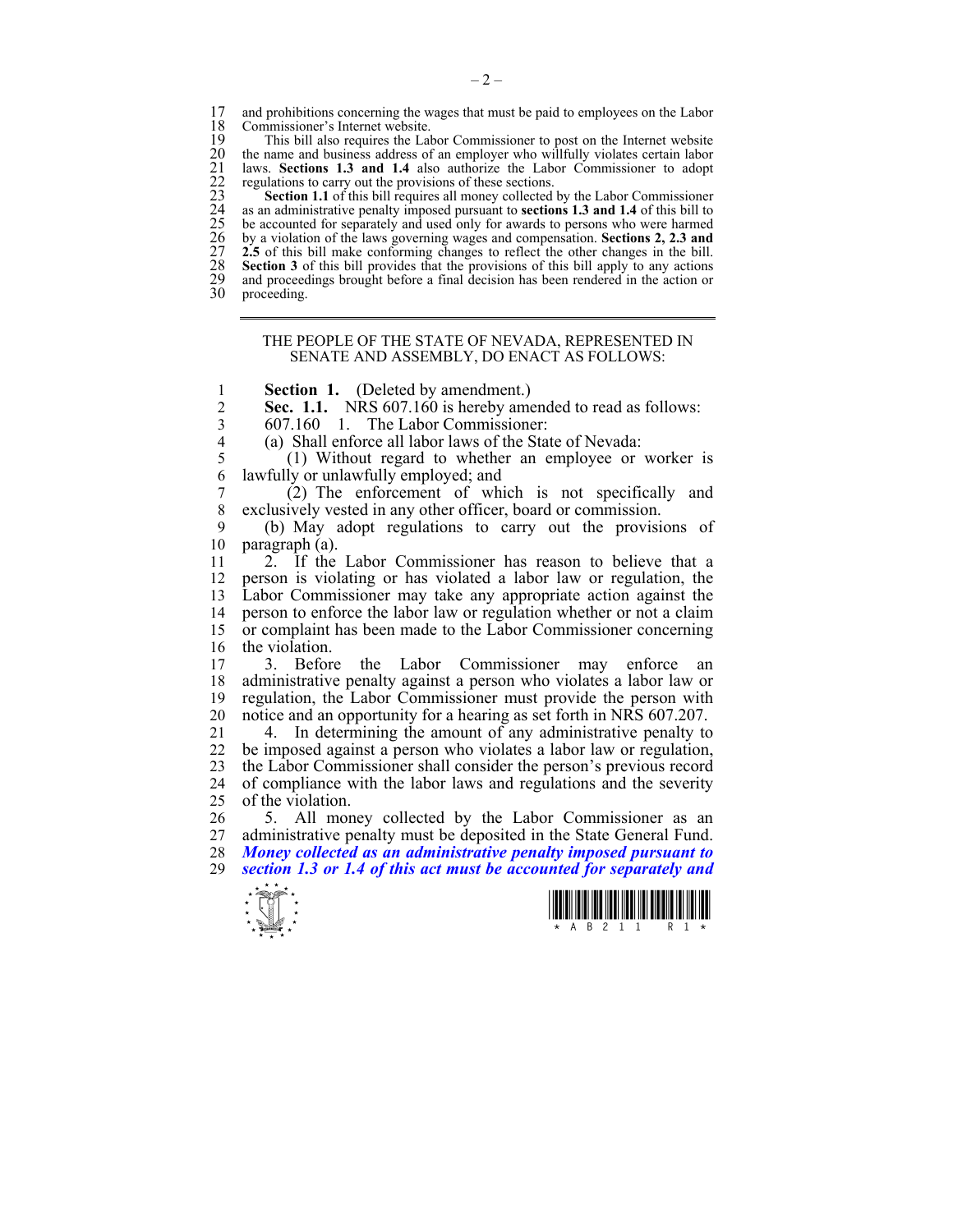1 *used only for awards made by the Labor Commissioner pursuant*  2 *to sections 1.3 and 1.4 of this act.* 

3 6. The actions and remedies authorized by the labor laws are 4 cumulative. If a person violates a labor law or regulation, the Labor 5 Commissioner may seek a civil remedy, impose an administrative 5 Commissioner may seek a civil remedy, impose an administrative 6 penalty or take other administrative action against the person 7 whether or not the person is prosecuted, convicted or punished for 8 the violation in a criminal proceeding. The imposition of a civil 9 remedy, an administrative penalty or other administrative action 10 against the person does not operate as a defense in any criminal 11 proceeding brought against the person.

12 7. If, after due inquiry, the Labor Commissioner believes that a 13 person who is financially unable to employ counsel has a valid and 14 enforceable claim for wages, commissions or other demands, the 15 Labor Commissioner may present the facts to the Attorney General. 16 The Attorney General shall prosecute the claim if the Attorney<br>17 General determines that the claim is valid and enforceable General determines that the claim is valid and enforceable.

18 **Sec. 1.2.** Chapter 608 of NRS is hereby amended by adding 19 thereto the provisions set forth as sections 1.3 and 1.4 of this act.

**Sec. 1.3.** *1. If an employer violates any provision of NRS 608.005 to 608.195, inclusive, or any regulation adopted pursuant thereto, the Labor Commissioner, in addition to any other remedy or penalty, may impose against the employer an administrative penalty of not more than \$10,000 for each such violation.* 

*2. Upon receipt of the proceeds of an administrative penalty imposed pursuant to subsection 1, the Labor Commissioner may, if he or she determines that it is in the best interest of this State, award to a person harmed by the violation for which the*  administrative penalty was imposed an amount of money that is *equal to the lesser of:* 

31 *(a) Three times the amount of the wages and benefits lost as a*  32 *result of the violation; or* 

33 *(b) The amount of the proceeds of the administrative penalty.* 

*3. If the Labor Commissioner determines that an employer's violation of NRS 608.005 to 608.195, inclusive, or any regulation adopted pursuant thereto was willful, the Labor Commissioner shall post the business name and address of the employer on an Internet website maintained by the Labor Commissioner.* 

39 *4. The Labor Commissioner may adopt regulations to carry*  40 *out the provisions of this section.* 

**Sec. 1.4.** *1. If an employer violates any provision of NRS 608.250 or any regulation adopted pursuant thereto, the Labor Commissioner, in addition to any other remedy or penalty, may impose against the employer an administrative penalty of not more than \$10,000 for each such violation.* 



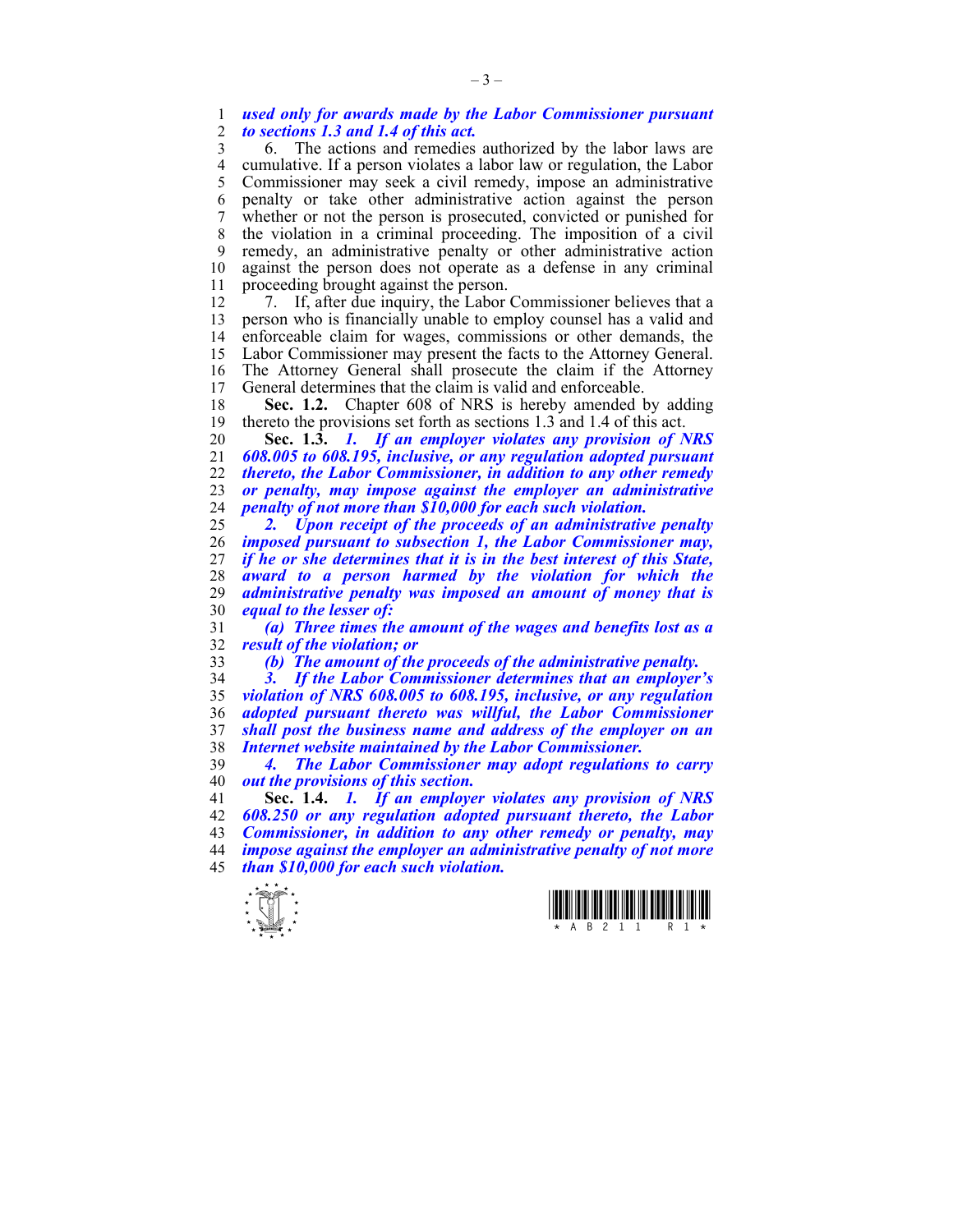1 *2. Upon receipt of the proceeds of an administrative penalty*  2 *imposed pursuant to subsection 1, the Labor Commissioner may,*  3 *if he or she determines that it is in the best interest of this State,*  4 *award to a person harmed by the violation for which the*  5 *administrative penalty was imposed an amount of money that is*  6 *equal to the lesser of:*  7 *(a) Three times the amount of the wages and benefits lost as a*  8 *result of the violation; or*  9 *(b) The amount of the proceeds of the administrative penalty.*  10 *3. If the Labor Commissioner determines that an employer's*  11 *violation of NRS 608.250 or any regulation adopted pursuant*  12 *thereto was willful, the Labor Commissioner shall post the* 13 *business name and address of the employer on an Internet website*  14 *maintained by the Labor Commissioner.*  15 *4. The Labor Commissioner may adopt regulations to carry*  16 *out the provisions of this section.*  17 **Sec. 2.** NRS 608.180 is hereby amended to read as follows: 18 608.180 The Labor Commissioner or the representative of the 19 Labor Commissioner shall cause the provisions of NRS 608.005 to 20 608.195, inclusive, *and section 1.3 of this act* to be enforced, and 21 upon notice from the Labor Commissioner or the representative: 22 1. The district attorney of any county in which a violation of 23 those sections has occurred; 24 2. The Deputy Labor Commissioner, as provided in 25 NRS 607.050; 26 3. The Attorney General, as provided in NRS 607.160 or 27 607.220; or 28 4. The special counsel, as provided in NRS 607.065,  $29 \rightarrow$  shall prosecute the action for enforcement according to law. 30 **Sec. 2.3.** NRS 608.195 is hereby amended to read as follows: 31 608.195 **[**1.**]** Except as otherwise provided in NRS 608.0165, 32 any person who violates any provision of NRS 608.005 to 608.195, 33 inclusive, *and section 1.3 of this act* or any regulation adopted 34 pursuant thereto, is guilty of a misdemeanor. 35 **[**2. In addition to any other remedy or penalty, the Labor 36 Commissioner may impose against the person an administrative 37 penalty of not more than \$5,000 for each such violation.**]** 38 **Sec. 2.5.** NRS 608.290 is hereby amended to read as follows: 39 608.290 **[**1.**]** Any person who violates any provision of NRS 40 608.250 or any regulation adopted pursuant thereto is guilty of a 41 misdemeanor. 42 **[**2. In addition to any other remedy or penalty, the Labor 43 Commissioner may impose against the person an administrative 44 penalty of not more than \$5,000 for each such violation.**]**